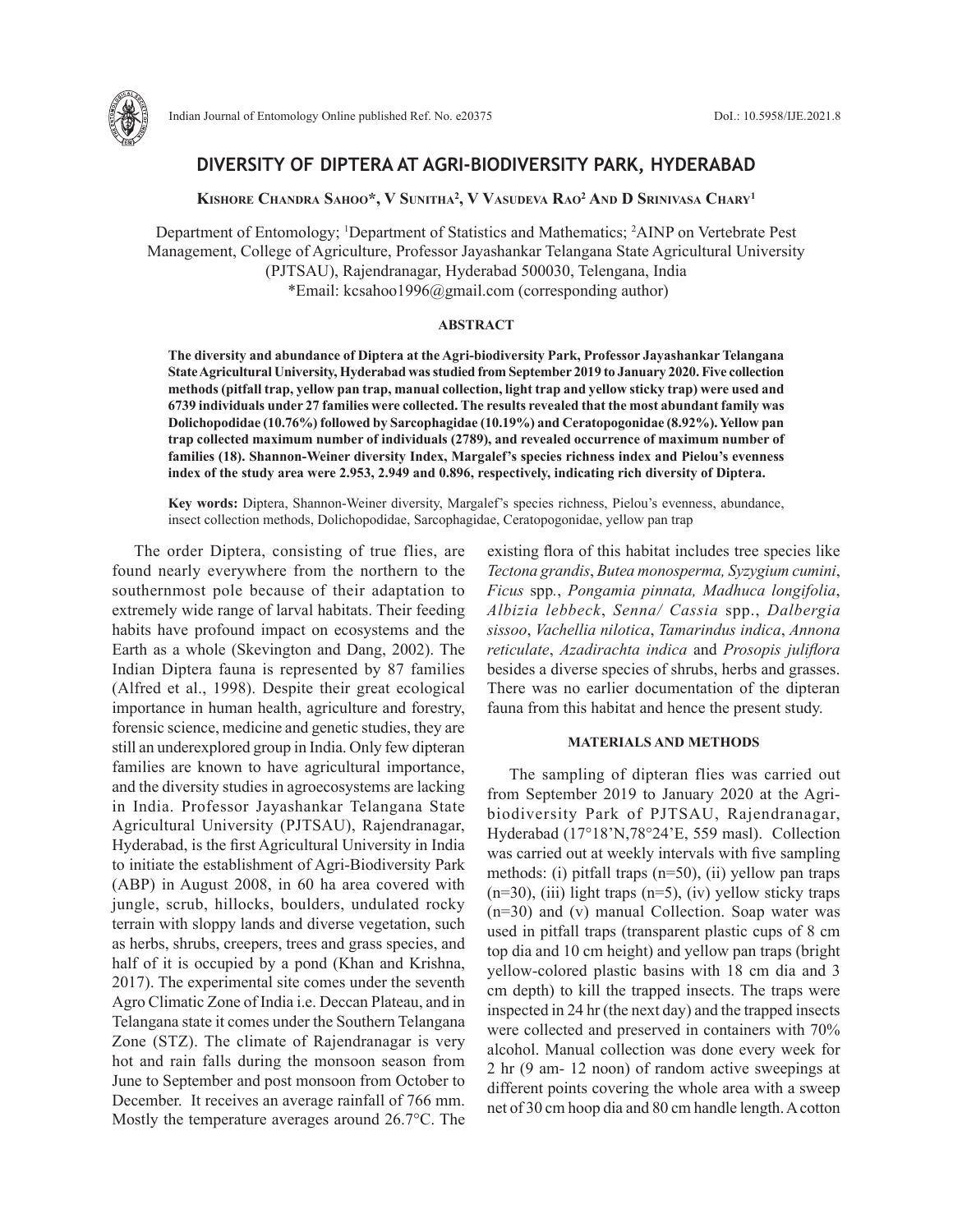swab dipped in ethyl acetate was used to anesthetize the collected insects. Light traps fitted with collecting bottles (containing 50% alcohol) were operated in evening (6 to 9 pm) to collect nocturnal insects. Yellow sticky traps (25x 10cm dimension, installed at about 3 m height) were also inspected every 24 hr and the trapped flies were counted directly with a magnifying hand lens (5x). The collected specimens were sorted, identified up to family level with the key by Triplehorn and Johnson (2005) under a stereozoom binocular microscope and again preserved in glass containers with 70% alcohol, mentioning the type of trap and date of collection. Hard bodied insects were dry preserved by pinning in insect boxes. Shannon-Wiener Diversity index, Margalef's species richness index and Pielou's Evenness Index were computed by using the software; PAST (Paleontological Statistics Tool) version 3.25. The relative abundance of each family was also calculated by the formula: Relative abundance  $(\% ) = \text{ni} \times 100 / \text{N}$ (where, N: the total number of individuals in all families and ni: the number of individuals in  $i<sup>th</sup>$  family).

## **RESULTS AND DISCUSSION**

A total of 6739 dipterans under 27 families (10 Nematocera, 17 Brachycera) were collected. These reveal that maximum were trapped with yellow pan (2789) followed by light (2428), yellow sticky (751) and pitfall traps (387); the least were obtained with manual collection (384); maximum number of 18 families were obtained with yellow pan trap. These data indicate that the yellow pan trap is an efficient method for trapping dipterans. Devigne and Biseau (2014) also found yellow pan trap to be second most effective, next to malaise trap. Among the 27 families of Diptera collected, family Dolichopodidae (RA=10.76%) was found to be the most abundant, whereas Sciomyzidae (RA=0.12%) was found to be the least abundant. Families like Dolichopodidae, Sarcophagidae, Ceratopogonidae, Cecidomyiidae, Calliphoridae, Chironomidae and Phoridae were highly abundant  $(RA > 5\%)$ . Families like Muscidae, Pipunculidae, Asilidae, Culicidae, Bombyliidae, Syrphidae, Sciaridae. Tipulidae, Tachinidae, Mycetophilidae, Scatopsidae, Psychodidae, Stratiomyidae and Hybotidae were moderately abundant (RA=1-5%). While families like Tephritidae, Sepsidae, Celyphidae, Tabanidae, Bibionidae and Sciomyzidae were less abundant  $(RA < 1\%)$  (Figs. 1, 2; Table 1)

Eleven dipteran families (Tipulidae, Stratiomyidae, Tabanidae, Bombyliidae, Asilidae, Syrphidae, Fig. 2. Dipteran families vs collection methods Sciomyzidae, Muscidae, Calliphoridae and

Sarcophagidae) reported from Barnawapara Wildlife Sanctuary, Chhattisgarh by Halder et al. (2019) were found to be in match with currently reported families. Similarly, Gayen (2019) and Roy et al. (2014) recorded 17 families and 6 families, respectively, and all families of both the studies were also been reported in the present study. Mitra et al., (2015) and Dhamorikar (2017) reported 44 and 50 families of dipterans from Himachal Pradesh and Mumbai, respectively. Mitra and Parui (2012) reported 14 families of true flies from Bibhutibhusan Wildlife Sanctuary, West Bengal with 12 families common with the present study. Khairiyah et al., (2013) observed 2381 dipterans under seven families from an oil palm plantation in Malaysia and Cecidomyiidae was found to be the most abundant family. Mitra et al. (2015) found Syrphidae as the most abundant, followed by Culicidae from Himachal Pradesh. Harinath et al. (2015) reported few species under Culicidae, Muscidae, Sarcophagidae, Calliphoridae and Syrphidae from Lankamalleswara reserve forest in the Eastern Ghats of Southern Andhra Pradesh.

The Shannon-Weiner diversity, Margalef's species richness and Pielou's evenness indices for the dipteran fauna of the study area were 2.953, 2.949 and 0.896, respectively, indicating their good diversity and richness

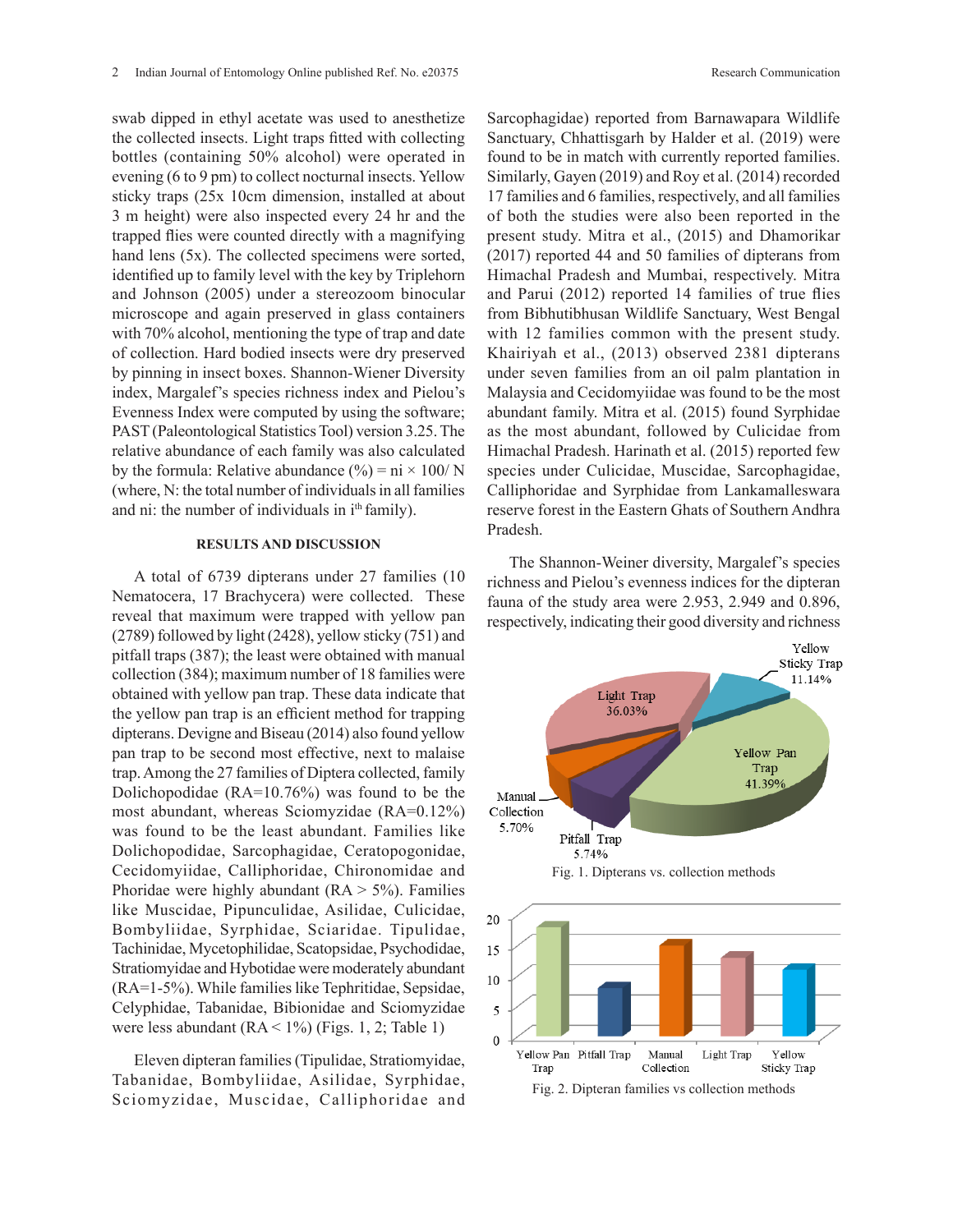| S.             | Families        | Methods of collection | No. of      | Relative          |
|----------------|-----------------|-----------------------|-------------|-------------------|
| No.            |                 |                       | individuals | abundance $(\% )$ |
| $\mathbf{1}$   | Asilidae        | YPT, PT, MC           | 320         | 4.75              |
| $\mathfrak{2}$ | Bibionidae      | MC                    | 11          | 0.16              |
| $\overline{3}$ | Bombyliidae     | YPT, MC, YST          | 285         | 4.23              |
| 4              | Calliphoridae   | YPT, PT, MC, YST      | 407         | 6.04              |
| 5              | Cecidomyiidae   | YPT, LT, YST          | 486         | 7.21              |
| 6              | Celyphidae      | MC                    | 20          | 0.30              |
| 7              | Ceratopogonidae | LT                    | 601         | 8.92              |
| 8              | Chironomidae    | YPT, PT, LT           | 406         | 6.02              |
| 9              | Culicidae       | YPT, PT, MC, LT, YST  | 312         | 4.63              |
| 10             | Dolichopodidae  | YPT, MC, YST          | 725         | 10.76             |
| 11             | Hybotidae       | YPT, LT               | 85          | 1.26              |
| 12             | Muscidae        | YPT, PT, MC, YST      | 328         | 4.87              |
| 13             | Mycetophilidae  | LT                    | 142         | 2.11              |
| 14             | Phoridae        | YPT, PT, LT           | 350         | 5.19              |
| 15             | Pipunculidae    | YPT, LT               | 324         | 4.81              |
| 16             | Psychodidae     | YPT, LT               | 113         | 1.68              |
| 17             | Sarcophagidae   | YPT, PT, MC, YST      | 687         | 10.19             |
| 18             | Scatopsidae     | <b>LT</b>             | 118         | 1.75              |
| 19             | Sciaridae       | LT                    | 206         | 3.06              |
| 20             | Sciomyzidae     | MC                    | 8           | 0.12              |
| 21             | Sepsidae        | MC, LT                | 40          | 0.59              |
| 22             | Stratiomyidae   | YPT, PT               | 87          | 1.29              |
| 23             | Syrphidae       | YPT, MC, YST          | 265         | 3.93              |
| 24             | Tabanidae       | MC                    | 12          | 0.18              |
| 25             | Tachinidae      | YPT, MC, YST          | 143         | 2.12              |
| 26             | Tephritidae     | YPT, YST              | 53          | 0.79              |
| 27             | Tipulidae       | YPT, MC, LT, YST      | 205         | 3.04              |
|                | Total           |                       | 6739        |                   |

Table 1. Methods of collection vs. relative abundance of families of Diptera

(LT- Light trap; MC- Manual collection method; PT- Pitfall trap; YPT- Yellow pan trap; YST-Yellow sticky trap)

in the study area. Dipterans are among the most common flower-visiting insects and are also considered as primitive pollinators (Kevan and Baker, 1983). Nectar is one of the most important foods for the majority of adult dipterans to meet the energy requirements for flight in dispersing, finding mates, mating, and searching sites for oviposition (Larson et al*.,* 2001). The flower-visiting dipteran families recorded in the present study are Syrphidae, Bombyliidae, Stratiomyidae, Tabanidae, Sciomyzidae, Calliphoridae, Muscidae, Sarcophagidae, Tephritidae, Tachinidae, Cecidomyiidae, Ceratopogonidae, Pipunculidae, Phoridae, Bibionidae, Chironomidae, Culicidae, Tipulidae and Mycetophilidae. Many families of Diptera are detritivorous in their larval and/or adult stage and such dipteran families recorded in the present study include: Stratiomyidae, Syrphidae, Calliphoridae, Muscidae, Sarcophagidae, Tipulidae, Mycetophilidae and Sciaridae. Predatory dipteran groups of Asilidae, Syrphidae and Dolichopodidae (feed on springtails, aphids and other small soft-bodied insects) and some parasitoid families viz*.,* Tachinidae, Bombyliidae (parasites of grasshopper eggs, solitary bees and wasps), Pipunculidae (parasites of leaf hoppers and plant hoppers) and Phoridae (parasites of social insects) were observed in the area.

## **ACKNOWLEDGEMENTS**

The authors thank the Head, Department of Entomology, College of Agriculture, Rajendranagar, Hyderabad and the Agri-biodiversity Park managing authority for their help and support.

#### **REFERENCES**

Alfred J R B, Das A K, Sanyal A K. 1998. Faunal diversity in India. ENVIS Centre. Zoological Survey of India, Kolkata. 495 pp.

Devigne C, Biseau J. 2014. Urban ecology: Comparison of the effectiveness of five traps commonly used to study the biodiversity of flying insects. Biodiversity Journal 5(2): 165-174.

Dhamorikar A H. 2017. Flies matter: a study of the diversity of Diptera